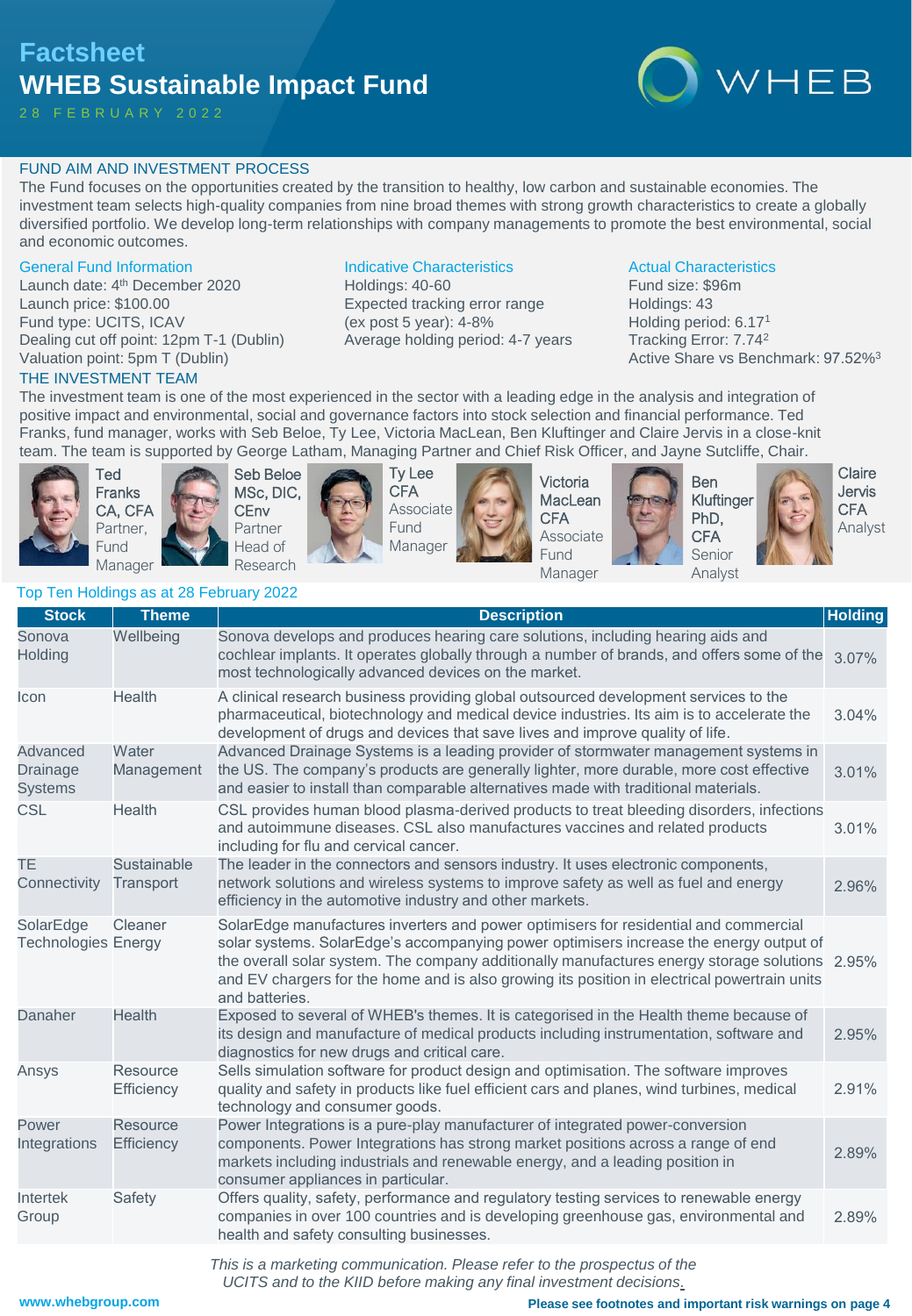

| Biggest Movers over the month in local currency - Top 3 and Bottom 3 Performers |                                    |                                                                                                                            |  |  |  |  |
|---------------------------------------------------------------------------------|------------------------------------|----------------------------------------------------------------------------------------------------------------------------|--|--|--|--|
| <b>Stock Name</b>                                                               | Performance in Month What Happened |                                                                                                                            |  |  |  |  |
| SolarEdge Technologies                                                          | $+34.09%$                          | Renewable energy stocks benefitting strongly from escalating energy costs                                                  |  |  |  |  |
| Vestas Wind                                                                     | $+22.92%$                          | Renewable energy stocks benefitting strongly from escalating energy costs                                                  |  |  |  |  |
| Power Integrations                                                              | $+11.73%$                          | Delivering above consensus results and showing initial traction with<br>automotive OEMs (original equipment manufacturers) |  |  |  |  |
|                                                                                 |                                    |                                                                                                                            |  |  |  |  |
| <b>HelloFresh</b>                                                               | $-16.50\%$                         | Continued profit taking due to concerns about margin outlook and post-<br>Covid growth profile                             |  |  |  |  |
| Xylem                                                                           | $-15.02\%$                         | Disappointing 2022 guidance due to major headwinds from components<br>shortage impacting revenues                          |  |  |  |  |
| Infineon Technologies                                                           | $-14.64%$                          | Continued profit taking despite strong results as market rotating away from<br>quality growth companies                    |  |  |  |  |

#### Significant Portfolio Changes

| <b>Stock</b><br><b>Name</b> | <b>Purchase</b><br>or sale | <b>Theme</b>                     | Brief description of purchase or sale rationale                                                                                                                                              |
|-----------------------------|----------------------------|----------------------------------|----------------------------------------------------------------------------------------------------------------------------------------------------------------------------------------------|
| Hamamatsu Purchase          |                            | <b>Health</b>                    | Attractive exposure to battery management, LiDAR (light detection and ranging)<br>and environmental testing.                                                                                 |
| Spirax-<br>Sarco            | Purchase                   | <b>Resource Efficiency</b>       | Leading steam-solution provider with a high quality business model and "magic<br>margin" expansion. Market rotation created an attractive entry opportunity.                                 |
| Trane                       | Purchase                   | <b>Resource Efficiency</b>       | Clear leader on sustainability within the HVAC space with a data-driven<br>approach to efficiency savings for customers.                                                                     |
| Trimble                     | Purchase                   | <b>Resource Efficiency</b>       | Position technology tools/service provider offering sustainability-focused<br>solutions across a wide range of industries.                                                                   |
| <b>Hikma</b>                | Sale                       | <b>Health</b>                    | Generics face continuous pricing pressure and product launches have<br>disappointed.                                                                                                         |
| Horiba                      | Sale                       | Environmental<br><b>Services</b> | Core car emission testing under structural pressure and nascent battery testing<br>becoming increasingly competitive. Also, less impactful semiconductor segment<br>has grown in proportion. |
| Lennox                      | <b>Sale</b>                | <b>Resource Efficiency</b>       | Preference for Trane as sustainability-driven growth potential higher in the<br>commercial and industrial markets than residential.                                                          |
| Orpea                       | Sale                       | Well-being                       | Recent allegations raise serious questions in short term and potentially more<br>structurally about the nursing home sector.                                                                 |
| Wabtec                      | Sale                       |                                  | Sustainable Transport Decreasing conviction in growth from investment in rail infrastructure.                                                                                                |

#### PORTFOLIO ANALYSIS AS AT 28 February 2022<sup>4</sup> Theme Allocation

| <b>Resource Efficiency</b>    | 25.97% |
|-------------------------------|--------|
| <b>Cleaner Energy</b>         | 6.35%  |
| <b>Environmental Services</b> | 9.21%  |
| Sustainable Transport         | 10.86% |
| <b>Water Management</b>       | 7.03%  |
| Health                        | 22.93% |
| Safety                        | 5.17%  |
| Wellbeing                     | 9.88%  |
| Education                     | 1.48%  |
| Cash                          | 1.12%  |





## Geographic Allocation Market Capitalisation Allocation



**Please see footnotes and important risk warnings on page 4**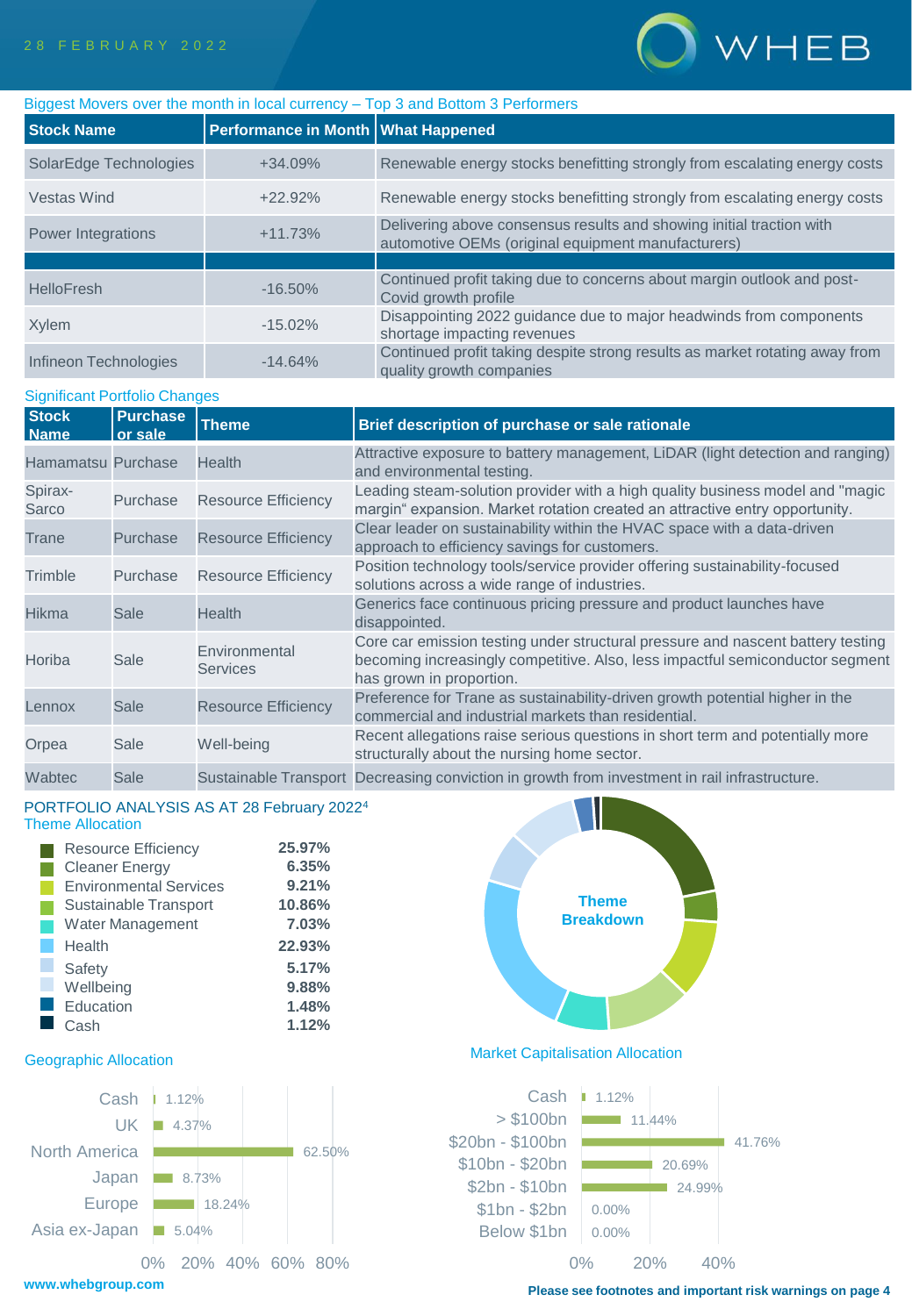

#### Alignment with UN SDGs



#### Comparative Performance<sup>5</sup> (Figures are historic and past performance does not predict future returns.)

| <b>Cumulative Performance</b>                               | 5 years | 3 years   |          | 12 months   Year to date   3 months |            | 1 month   |
|-------------------------------------------------------------|---------|-----------|----------|-------------------------------------|------------|-----------|
| <b>WHEB Sustainable Impact</b><br><b>Fund (C USD) 1.03%</b> | NA      | <b>NA</b> | $-0.47%$ | $-14.28\%$                          | $-10.70\%$ | $-1.58\%$ |
| <b>MSCI World Total Return USD</b>                          | 76.65%  | 49.88%    | 10.74%   | $-7.69%$                            | $-3.74%$   | $-2.53\%$ |

#### Reference Portfolio Performance<sup>6</sup> (Figures are historic and past performance does not predict future returns.)

| <b>Cumulative Performance</b>                           | 5 years | 3 years |           | 12 months   Year to date   3 months |            | 1 month  |
|---------------------------------------------------------|---------|---------|-----------|-------------------------------------|------------|----------|
| <b>Reference Portfolio USD:</b><br><b>Net 1.03% OCF</b> | 60.23%  | 33.69%  | $-1.55\%$ | $-14.72\%$                          | $-13.14\%$ | 0.03%    |
| <b>MSCI World Total Return USD</b>                      | 76.65%  | 49.88%  | 10.74%    | $-7.69%$                            | $-3.74%$   | $-2.53%$ |

| Discrete Performance                                    | $Feb 2021 -$<br><b>Feb 2022</b> | $Feb 2020 -$<br><b>Feb 2021</b> | $Feb 2019 -$<br><b>Feb 2020</b> | $Feb 2018 -$<br><b>Feb 2019</b> | $Feb 2017 -$<br><b>Feb 2018</b> |
|---------------------------------------------------------|---------------------------------|---------------------------------|---------------------------------|---------------------------------|---------------------------------|
| <b>Reference Portfolio USD:</b><br><b>Net 1.03% OCF</b> | $-1.55\%$                       | 34.94%                          | 0.32%                           | $-2.95\%$                       | 23.49%                          |
| <b>MSCI World Total Return USD</b>                      | 10.74%                          | 29.34%                          | 4.63%                           | 0.43%                           | 17.36%                          |

### SHARE CLASS AND FUND INFORMATION

The WHEB Sustainable Impact Fund is a Fund of the WHEB Asset Management Fund's ICAV, an open-ended umbrella fund with segregated liability between Funds authorised by the Central Bank of Ireland pursuant to the UCITS Regulations and offering daily liquidity.

| <b>Shareclass</b> | <b>Currency</b> | <b>Price</b> | Ongoing Charges and<br>$\text{Fees}^7$ | <b>ISIN</b>  |
|-------------------|-----------------|--------------|----------------------------------------|--------------|
| A Accumulation    | <b>USD</b>      | 92.52        | 1.68%                                  | IE00BMBQDM35 |
| A Accumulation    | <b>EUR</b>      | 99.66        | 1.68%                                  | IE00BMBQDN42 |
| A Accumulation    | <b>CHF</b>      | 95.17        | 1.68%                                  | IE00BMBQDP65 |
| C Accumulation    | <b>USD</b>      | 101.48       | 1.03%                                  | IE00BMBQDQ72 |
| C Accumulation    | <b>EUR</b>      | 109.94       | 1.03%                                  | IE00BMBQDR89 |
| C Accumulation    | <b>CHF</b>      | 104.62       | 1.03%                                  | IE00BMBQDS96 |
| C Accumulation    | <b>GBP</b>      | 101.87       | 1.03%                                  | IE00BMBQDT04 |

#### Key Dates

Annual report 31 December, interim report 30 June

Management Company: FundRock Management Company S.A.



Fund Administrator: Société Générale Securities Services SGSS (Ireland) Limited